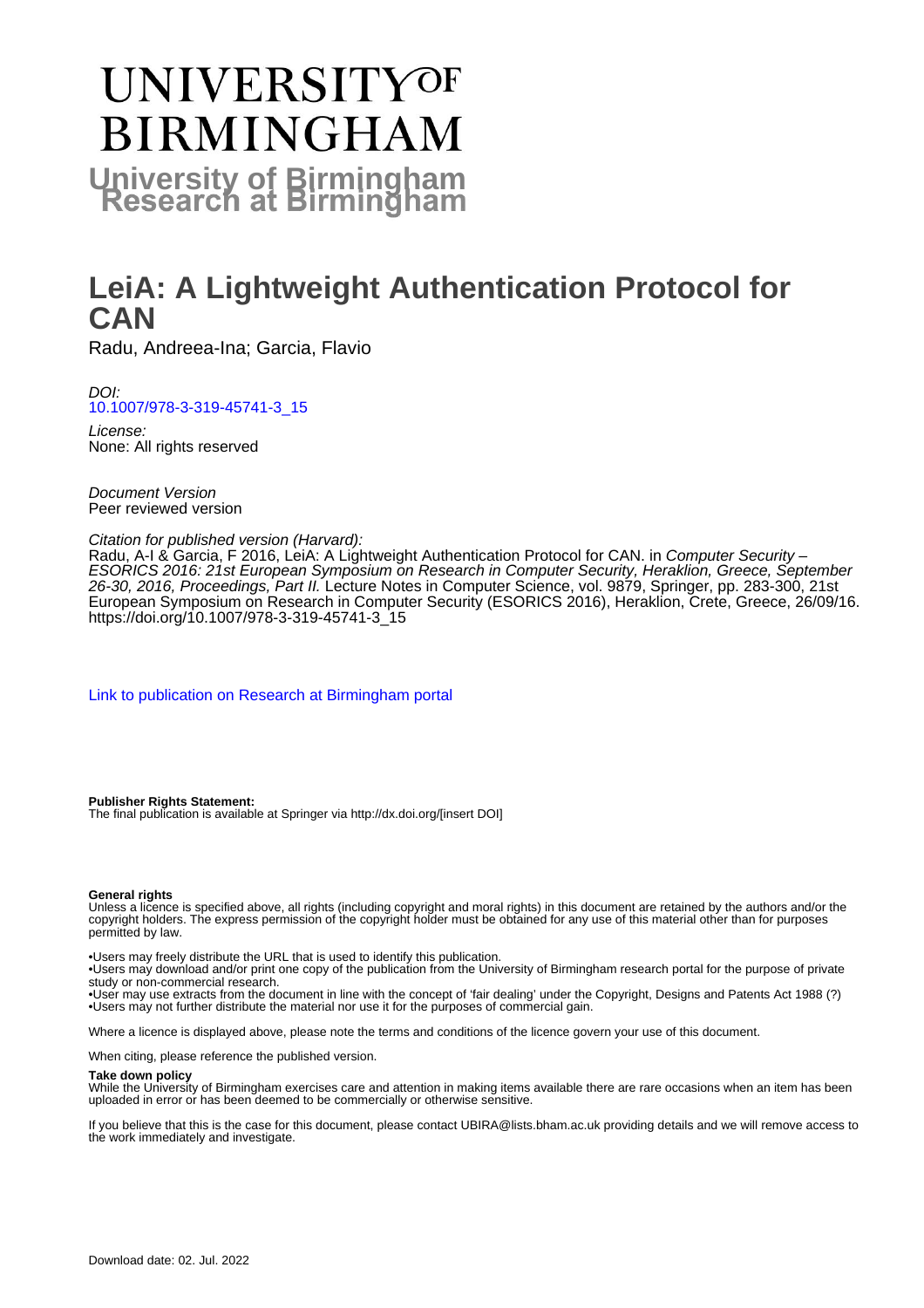### LeiA: A Lightweight Authentication Protocol for CAN

Andreea-Ina Radu and Flavio D. Garcia

School of Computer Science, University of Birmingham, UK {a.i.radu,f.garcia}@cs.bham.ac.uk

Abstract. Recent research into automotive security has shown that once a single vehicle component is compromised, it is often possible to take full control of the vehicle. This paper proposes LeiA, a lightweight authentication protocol for the Controller Area Network (CAN). This protocol allows critical vehicle Electronic Control Units (ECUs) to authenticate each other providing compartmentalisation and preventing a number of attacks e.g., where a compromised CD player is able to accelerate the vehicle. LeiA is designed to run under the stringent time and bandwidth constraints of automotive applications and is backwards compatible with existing vehicle infrastructure. The protocol is suitable to be implemented using lightweight cryptographic primitives yet providing appropriate security levels by limiting the usage of every key in the system. The security of LeiA is proven under the unforgeability assumption of the MAC scheme under chosen message attacks (uf-cma).

#### 1 Introduction

The automotive industry has recently faced a massive transformation which has enabled serious security threats  $[8], [4], [15]$  $[8], [4], [15]$  $[8], [4], [15]$  $[8], [4], [15]$  $[8], [4], [15]$ . The increasing number of (wireless) interfaces available in today's cars exposes it to new attack vectors. Modern Cars have dozens and sometimes even over a hundred of *Electronic Control Units* (ECUs). While more technology is being introduced in modern vehicles, transforming them into smart, connected cars, the underlying security infrastructure has struggled to keep up with the pace of these changes.

The Controller Area Network (CAN), standardised in [\[13\]](#page-18-1), is the most commonly used serial bus nowadays. Its purpose is to connect the ECUs of a car, and allow them to communicate without a source or destination address. As the invehicle network has been traditionally considered a safe, trusted environment, and there were no wireless interfaces, resilience against cyber-attacks has not been of prime concern. Also, the security of ECUs, which provide a significant part of the functionality of a modern vehicle, has been overlooked. The CAN bus is a broadcast network, whereby any message sent can be read by all connected ECUs. By design, it does not provide security features, such as confidentiality (messages are not encrypted, therefore they can be eavesdropped), or authenticity (the source or destination of a message is unknown) [\[18\]](#page-18-2). Most attacks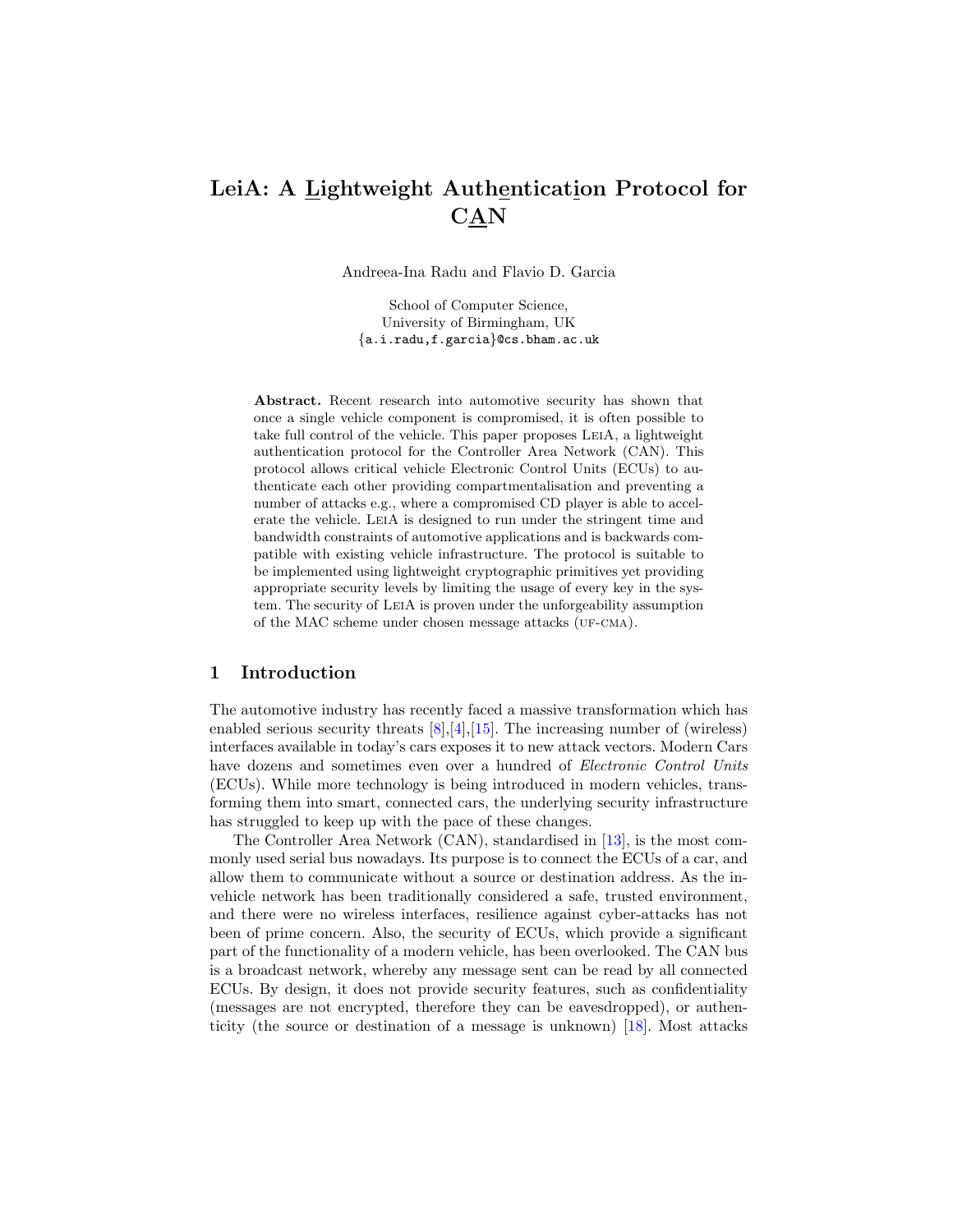presented in the literature could be prevented if authentication was present on the network, or at least their impact would be localised and mitigated.

While transitioning from mostly mechanical systems to complex systems with digital components, manufacturers overlooked the possibility of a cyber-attacker in their designs. The KeeLoq block cipher, used by various car manufacturers in anti-theft mechanisms, was first attacked by Bogdanov in [\[2\]](#page-17-2). Later, this attack was improved in [\[5\]](#page-17-3),[\[12\]](#page-18-3),[\[14\]](#page-18-4). Verdult et al. proposed an attack against the Megamos Crypto [\[21\]](#page-18-5), [\[24\]](#page-18-6) and Hitag2 [\[22\]](#page-18-7) vehicle immobilisers. These attacks allow an adversary to start the vehicle without the car key. Automotive remote keyless entry systems have also been shown to use weak key management and cryptographic primitives, enabling an eavesdropping adversary to clone the car key [\[7\]](#page-17-4).

Koscher et al. [\[15\]](#page-18-0) provide an extensive description of attack vectors under the assumption that an attacker has direct access to the vehicle, focusing on the security of the in-vehicle networks. Their research shows it is possible to compromise the radio, instrument panel cluster, HVAC, BCM (which controls door locks, interior and exterior lights, horn, windows, wipers, ignition), as well as safety-critical functionality of the engine and brakes. They launched a generic denial of service attack which disabled communication on the CAN bus and froze the instrument panel cluster. Part of the attacks were then tested on the road, proving their viability in a real-world scenario.

The work of Koscher et al. raises a key issue: how would an attacker get access to the vehicle. Under the assumption that prior physical access to the vehicle is deemed as an unrealistic scenario, Checkoway et al. [\[4\]](#page-17-1) explore the external attack surface of automotive vehicles. They successfully used the entertainment system, radio, Bluetooth interface, Tire Pressure Monitoring System (TPMS) and cellular network to compromise a vehicle. They also identified weaknesses and exploited a PassThru device, used for servicing and diagnostics by dealerships. They have shown that a malicious PassThru device can be used to send CAN messages to a vehicle and install malware onto the car's telematics unit.

Miller et al. [\[17\]](#page-18-8) provide an extensive analysis of the wireless interfaces of a Jeep Cherokee as potential attack surfaces. Most notably, they took advantage of vulnerabilities in the Jeep's UConnect system, which provides a cellular connection to the vehicle, and showed how they could completely control the vehicle over the Internet. They were able to control the car's dashboard functions, steering, brakes, heating system, radio, windshield wipers, the car's digital display and transmission. They demonstrated the attacks live, on the road, for Wired [\[8\]](#page-17-0).

Ultimately, these attacks all rely on the fact that messages can be sent on the CAN network by a malicious attacker or a compromised ECU, and they are accepted by all other ECUs as if they were legitimate. The lack of source authentication is an enabler for all these types of attacks. While vehicles are designed to tolerate random failures, they cannot currently cope with malicious cyber-attacks. The lock-down of components is not a viable solution, both from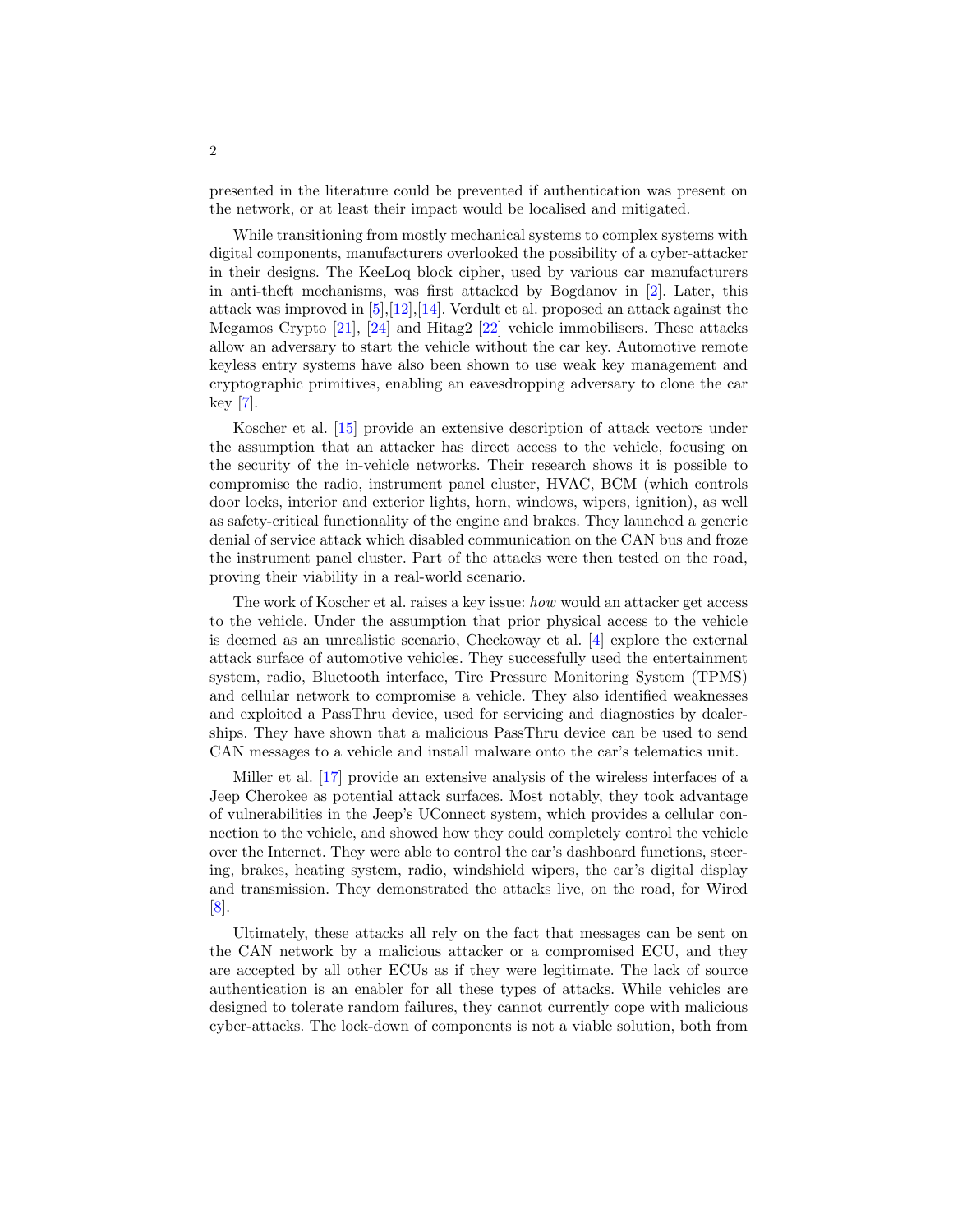a legislative point of view (e.g., right-to-repair legislation) or from the economic point of view of the manufacturer.

The AUTOSAR [\[1\]](#page-17-5) specifications are a set of standards for ECU software functionality. The purpose of the standard is to reduce the development cost of ECU software and increase its scalability. The 4.2 release of the specification includes provisions for security on CAN. It provides interfaces and guidelines for authentication of messages, but leaves the implementation up to the manufacturer. The documents introduce the Secure On-board Communication module and provide guidelines for implementing authentication. They recommend using 128-bit keys, 64-bit MACs, and counters or timestamps to provide freshness. The MAC computation should be based on the data identifier, the data to be sent and the freshness value.

Our contribution. This paper proposes LeiA, the first AUTOSAR compliant, lightweight authentication protocol in the literature. The protocol respects the requirements laid out to become a standard in the automotive industry, as described in the Secure On-board Communication Module Specification, AU-TOSAR Release 4.2.

LeiA does not require additional hardware components or substantial implementation costs thus is less expensive than previously proposed solutions, while providing higher security levels. The protocol has been designed by taking into consideration real-world requirements and limitations of the CAN bus such as limited bandwidth, short data frames and publisher-subscriber broadcast architecture where newly arrived messages overwrite older ones in the receiver's buffer.

Furthermore, LeiA is fully backwards compatible with existing CAN configuration, and is designed such that it can be flexibly implemented, providing different security vs bandwidth, computational overhead trade-offs.

Finally, we have proven the protocol to provide secure authentication under the unforgeability assumption of the MAC scheme under chosen plaintext attacks. Since we use the same MAC scheme for key diversification, we have the additional requirement that the produced MAC values are indistinguishable from the output of the key generation function.

Related work. CANAuth [\[19\]](#page-18-9) and LiBrA-CAN [\[9\]](#page-18-10) are two protocols for lightweight authentication over CAN. Both solutions make use of the CAN+ protocol, an improvement of the existing CAN. The CAN+ protocol was introduced by Ziermann et al. in [\[23\]](#page-18-11). It takes advantage of the fact that additional data can be sent in time intervals where the nodes conforming to the original CAN protocol do not listen. Therefore, CAN+ is backwards compatible and allows CAN-conform nodes to operate undisturbed alongside CAN+ nodes. This solution allows the transmission of 16 CAN+ bits, for one CAN bit transmitted.

Both solutions require replacing the CAN transceivers, and therefore imply a large cost for the manufacturers. Also, the logistics that would be involved in upgrading vehicles already in use are unclear.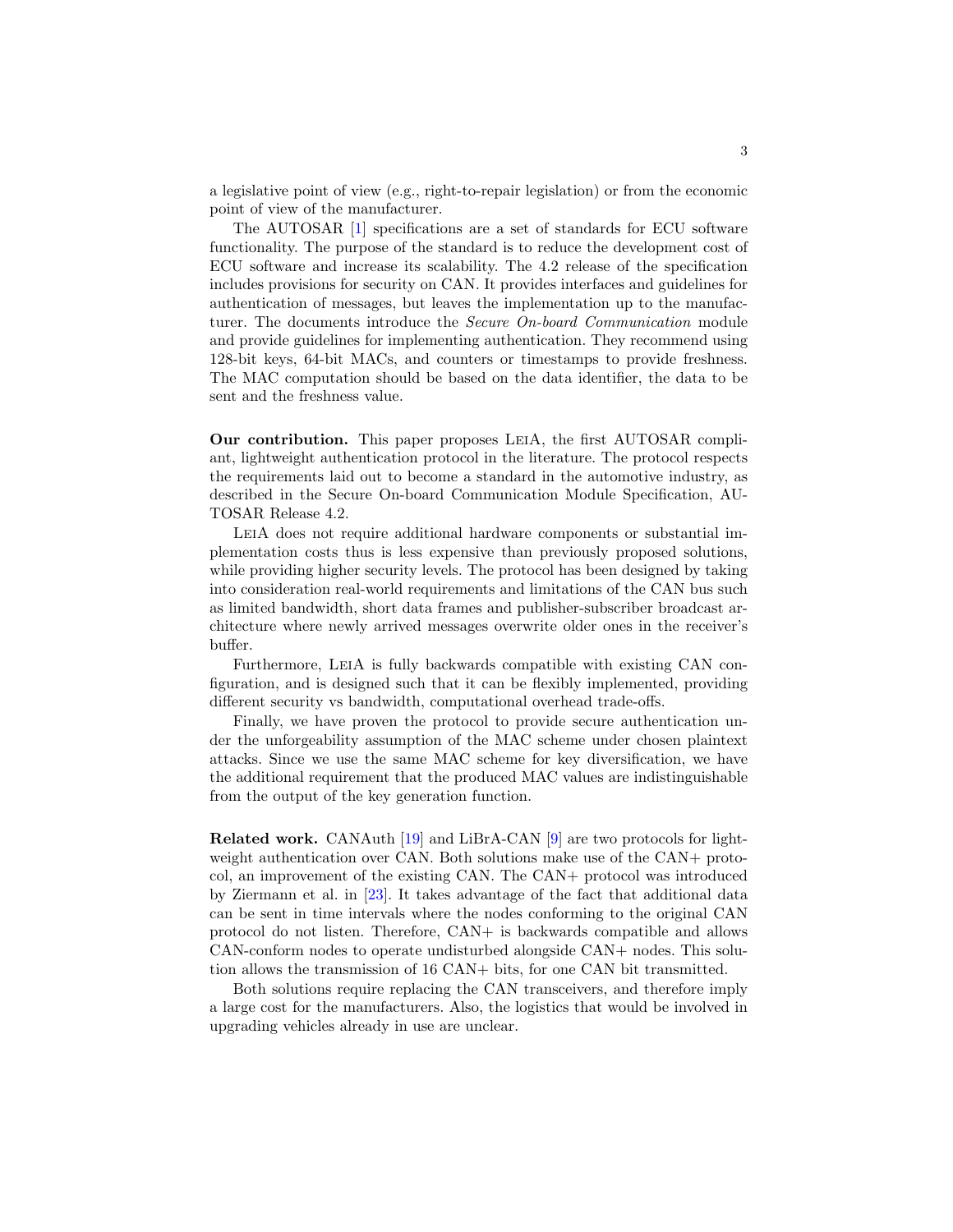Several solutions which do not require modified hardware have been proposed. We discuss them below and highlight their differences in respect with our proposed protocol, LeiA.

 $MaCAN$  is an authenticated protocol described in [\[10\]](#page-18-12). It is designed specifically for the CAN bus and takes into account the network's constraints, such as message length and available resources. MaCAN authenticates 4-byte messages with 4-byte MACs, in bidirectional communication. Timestamps are used as source of freshness, therefore, a time server is added into the system, which broadcasts a timestamp at regular intervals. Also, a key server is added, which shares a symmetric long term key with each security-enabled node. The key server mediates the establishment of keys between two nodes that want to securely communicate. In the case multiple nodes need to be able to verify the authenticity of a message, they propose using group keys. Bruni et al. give a formal analysis of the MaCAN protocol in [\[3\]](#page-17-6). They formally prove the secrecy of both long term keys and session keys used by the protocol. However, they found an attack through which one node is left unauthenticated and proposed a corrected version of the protocol. MaCAN introduces two new elements in the network, a time server and a key server. In LeiA, we remove the need for these components by using counters, instead of the time server, and by having each node derive the session keys locally, instead of having a key server.

 $LCAP$  was proposed by Hazem et al. in [\[11\]](#page-18-13) and is a lightweight broadcast authentication protocol, which closely follows the CAN specification. The authors propose the use of a "magic number", which is appended to the message, instead of MACs. The number is part of a chain, which is obtained by applying a transformation function on an initial value, multiple times. Given the end of the chain, the sender and receiver can both verify if a value belongs to it. The magic number is 2 bytes in length. Handshakes are used in order to establish the secure channel and keep the nodes synchronised. This requires a significant number of CAN message identifiers be added to the network (five new IDs for each sender-receiver pair). The advantage of LCAP is that it only uses 2 bytes of the payload in order to achieve the authentication property, thus having a small overhead for authenticated message exchange. However, due to the high number of new IDs to be introduced in the network configuration, LCAP requires a large address space. Also, the channel setup and soft/hard synchronisation functions require a significant number of messages to be exchanged, thus adding to the overhead.

 $CaCAN$  has been introduced in [\[16\]](#page-18-14), by Kurachi et al. Their approach is to use a monitor node, which authenticates the other nodes in the network. It detects and destroys unauthorised data frames by overwriting them with an error frame in real time. Challenge-response authentication is used in order to establish the secure channel. This approach requires a modified CAN controller, the monitor node, to be fitted in every car. Also, as is the general case with centralised authorities, if the monitor node is compromised or removed, the entire network is compromised as well.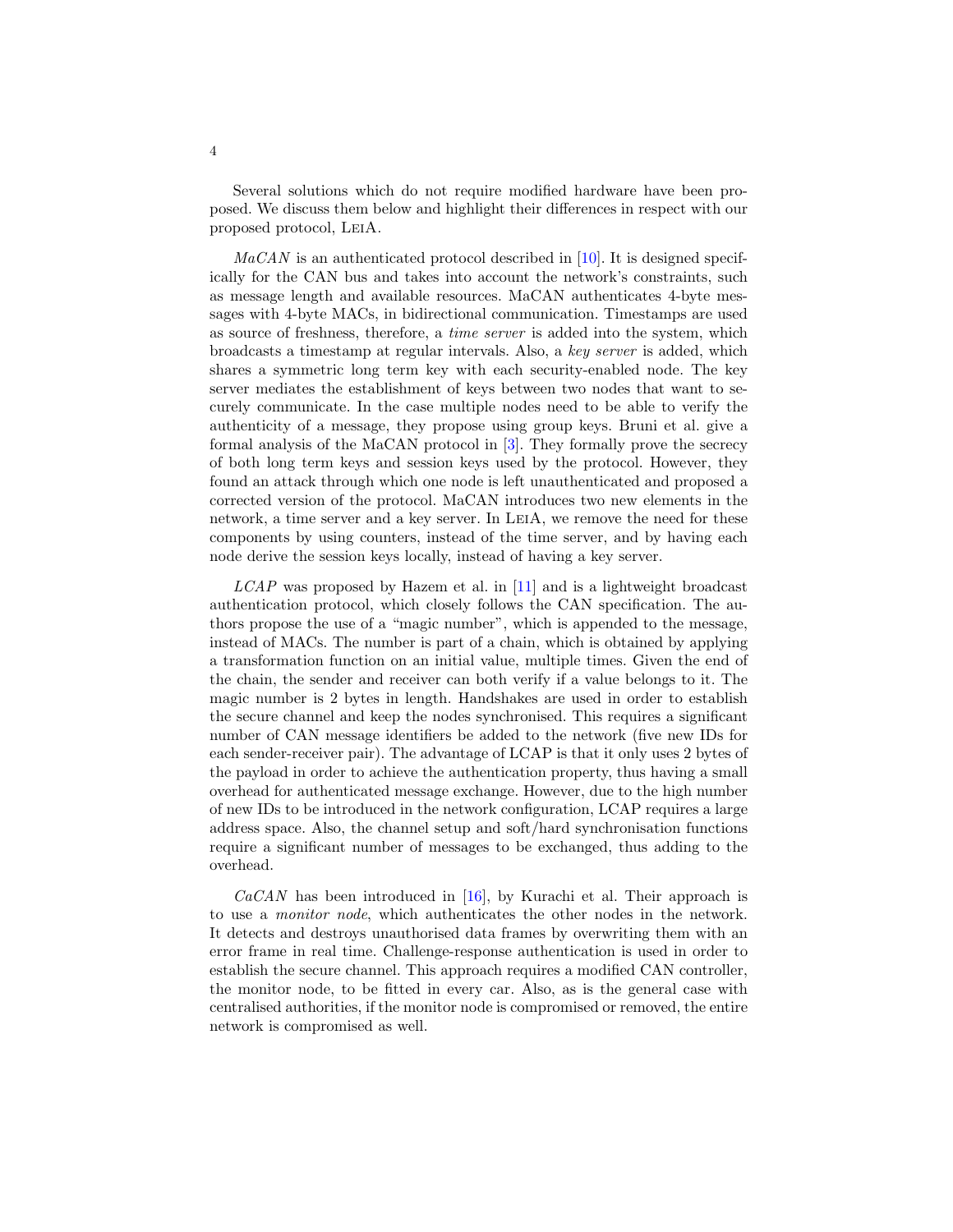Overview. This paper is organised as follows. Section [2](#page-5-0) introduces standard security definitions, most of it is (adapted) from the literature. Section [3](#page-7-0) provides the design and specification of our protocol. We give a formal security evaluation in Section [4.](#page-11-0) In Section [5](#page-12-0) we discuss how we deal with the shortcomings of CAN and we provide guidelines for implementing the protocol in practise. We conclude in Section [6.](#page-17-7)

#### <span id="page-5-0"></span>2 Security Notions and Adversarial Model

An authentication protocol is an interactive cryptographic protocol executed between a prover  $\mathcal P$  and a verifier  $\mathcal V$ . In an initial phase, both parties run a setup( $\eta$ ) function, which produces a shared secret s and, potentially, public parameters ns. After an execution of the protocol,  $V$  outputs the identity of the prover, id, and the message data. We say that the protocol has completeness error  $\alpha$  if for all secrets s generated by  $\texttt{setup}(\eta)$ , the honestly executed protocol rejects the identity and message with a probability at most  $\alpha$ .

We will show that our protocol is secure against active attacks. These allow the adversary  $A$  to interact with the honest prover a polynomial amount of times. Then,  $A$  interacts with the verifier only, and wins if the verifier returns accept. The adversary interacts with  $V$  only once. An authentication protocol is  $(t, Q, \eta)$ -secure against active adversaries if every probabilistic polynomial time (PPT) adversary  $A$ , running at most t times and making  $Q$  queries to the honest prover, has probability at most  $\varepsilon$  to win the above game.

We first need to introduce some notation. Let  $\mathbb{F}_2 = \{0, 1\}$  be the field of two elements (or the set of Booleans).  $\mathbb{F}_2^l$  denotes a bitstring of length l and  $\mathbb{F}_2^*$  is a bitstring of arbitrary length.  $\parallel$  stands for the concatenation of two bitstrings.

Execution environment. Let  $n$  be the number of identifiers in the system, and  $\mathcal{I} = \{\mathrm{id}_0, \ldots, \mathrm{id}_{n-1}\}\$  be the set of all identifiers. Let  $\mathsf{P} = \{P_0, \ldots, P_{n-1}\}\$ be the set of all protocol participants, where participant  $P_i$  knows the secret parameter  $s_i$  and public parameters *ns*.

**Definition 1 (Protocol setup).** Let the function setup :  $\eta \rightarrow (s, ns)$  be the initialisation procedure of the protocol parties, where  $\eta$  is the security parameter and  $(s, ns)$  is a tuple formed by the secret parameter s and the public parameters ns.

**Definition 2 (Authentication oracles).** Let  $\Pi = \{\pi(s_i) \mid s_i \in s\}$  be a set of oracles such that  $\pi(s_i)$  emulates party  $P_i$  of the authentication protocol.

Definition 3 (Protocol output). Let output:  $P \to \mathcal{I} \times \mathbb{F}_2^*$  be the protocol output function of a protocol participant  $P_i$  and outputs a tuple (id<sub>j</sub>, data) corresponding to the last successful protocol instance of  $P_i$ , where  $\mathsf{id}_j \in \mathcal{I}$  is the identity of sender and data is the message that was sent.

We will now introduce the security notions for symmetric key authentication protocols. Most of it is standard, most of the definitions proposed here are adapted from [\[20\]](#page-18-15).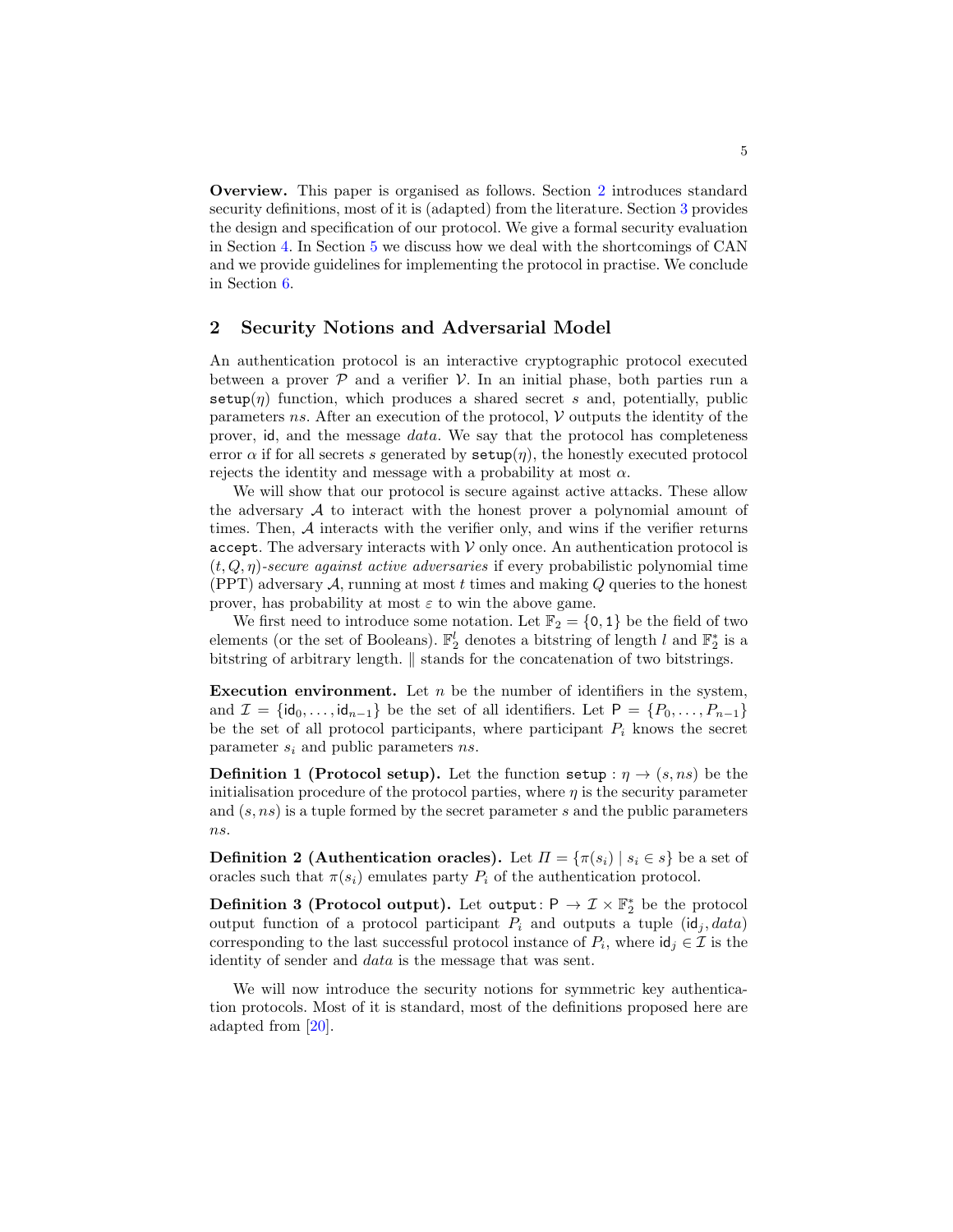Definition 4 (Matching conversations [\[20\]](#page-18-15)). We define matching conversations as a successful execution of the authentication protocol, between two parties.

We introduce the authentication game  $\text{Aut}_\Pi(\eta, \mathcal{A})$  and give a formal definition below. The public and secret parameters are generated by calling the setup( $\eta$ ) function. Then adversary A interacts with the oracles  $\pi(s_i)$  which emulate the protocol participants which respond according to the protocol description. At some point the adversary  $A$  terminates.  $A$  wins if there is a party  $P_i$  which has accepted, and thus outputs, (id<sub>i</sub>, data) while  $P_i$  and  $P_j$  did not have any matching conversation.

We denote by  $\mathsf{Adv}^{\mathsf{Auth}}_{\mathsf{MAC}}(\eta, \mathcal{A})$  the advantage of the adversary  $\mathcal{A}$  in breaking the authentication protocol.

> Experiment  $\text{Auth}_\Pi(\eta, \mathcal{A})$  $ns, s \leftarrow \mathtt{setup}(\eta)$  $\mathcal{B}^{II(ns,s)}(\eta,ns)$ winif  $\exists i, j, data : output(P_i) = (id_j, data)$  is the output of a party  $P_i$  and, parties  $P_i$  and  $P_j$  did not have any matching conversation.

<span id="page-6-0"></span>Definition 5 (Authentication Protocol Security). An authentication protocol is said to be *secure* if for all PPT adversaries  $A$ , the probability that  $A$ wins the game  $\text{Aut}_\Pi(\eta, \mathcal{A})$  is a negligible function of  $\eta$ :

$$
\mathsf{Adv}^{\mathrm{Auth}}_{\mathsf{MAC}}(\eta,\mathcal{A}) \leq \varepsilon(\eta)
$$

#### Message Authentication Codes

A message authentication code is a set of three algorithms {KG, MAC, Verify}, with associated key space K, message space M and MAC space  $\Phi$ .

The standard security notion for a MAC is unforgeability under a chosen *message attack (uf-cma)*. The secret key K is generated by calling the key generation algorithm KG of the MAC. Then, adversary  $\beta$  makes up to  $Q$  queries to the MAC( $K, \cdot$ ) and Verify( $K, \cdot, \cdot$ ) algorithms. At some point,  $\beta$  terminates and outputs a tuple  $(m, \phi)$ , where  $m \in \mathcal{M}$  is a message and  $\phi \in \Phi$  is a MAC. Adversary B wins if it did not query  $\mathsf{MAC}(K, \mathbf{m})$  and  $\phi$  verifies for message **m**, under the secret key  $K$ .

We denote by  $\mathsf{Adv}_{\mathsf{MAC}}^{\text{uf-cma}}(\eta, \mathcal{B}, Q)$  the advantage of the adversary  $\mathcal B$  in forging a messaged under a chosen message attack for MAC, on the security parameter η.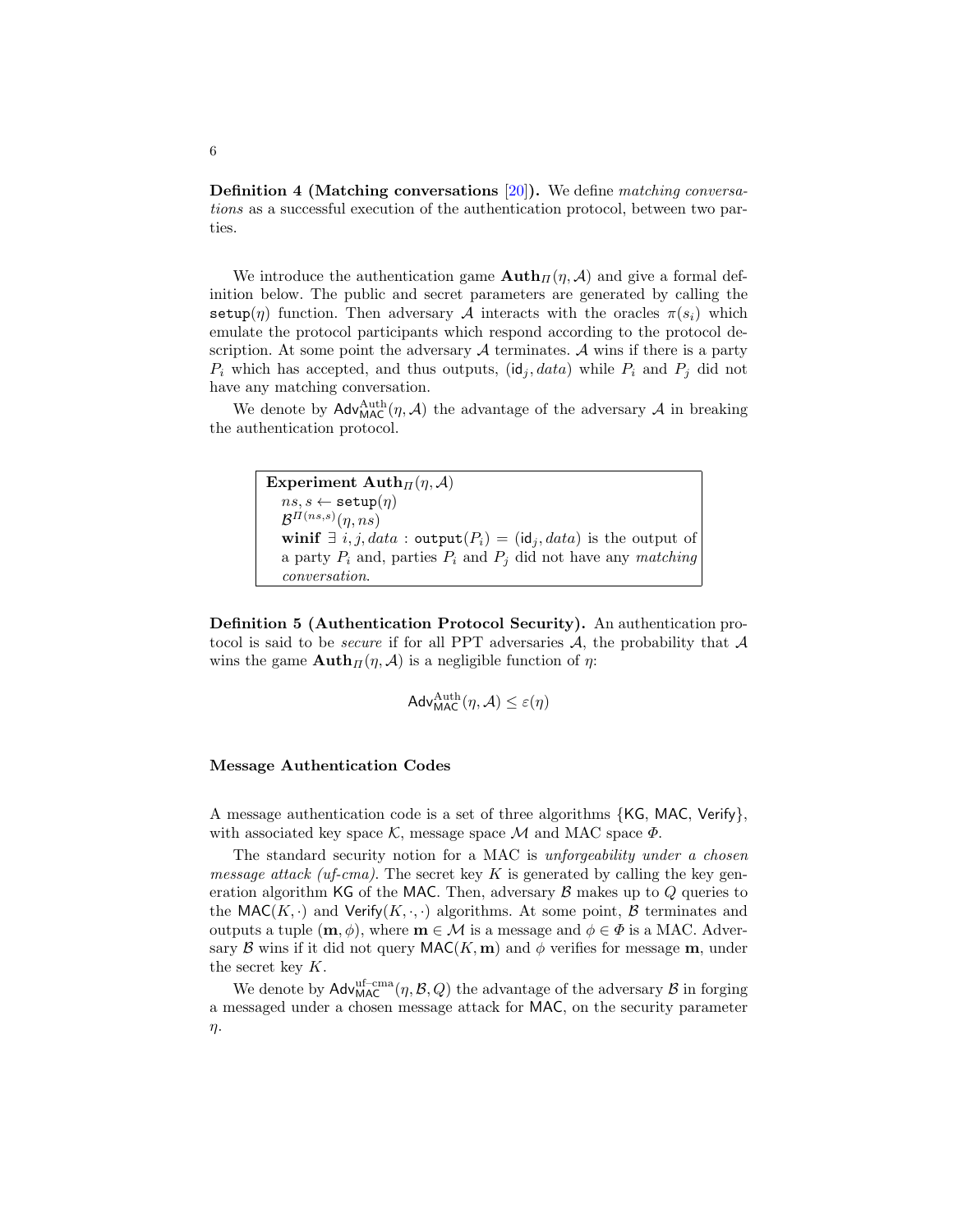Experiment UF–CMA<sub>MAC</sub> $(\eta, \mathcal{B}, Q)$  $K \leftarrow {\sf KG}(1^\eta)$ Invoke  $\mathcal{B}^{\textsf{MAC}(K,\cdot),\textsf{Verify}(K,\cdot,\cdot)}$  which can make up to Q queries to  $\mathsf{MAC}(K, \cdot)$  and  $\mathsf{Verify}(K, \cdot, \cdot)$ .  $(\mathbf{m}, \phi) \leftarrow \mathcal{B}^{\mathsf{MAC}(K, \cdot), \mathsf{Verify}(K, \cdot, \cdot)}$ winif 1. Verify $(K, \mathbf{m}, \phi) =$  accept 2. A did not already request  $\mathsf{MAC}(K, \mathbf{m})$ 

**Definition 6 (UF–CMA Security).** We say that MAC is  $(t, Q, \eta)$ -secure against uf–cma adversaries if for any adversary  $\beta$  running in time t the experiment above, we have:

 $\mathsf{Adv}_{\mathsf{MAC}}^{\mathsf{uf-cma}}(\eta,\mathcal{B},Q) \leq \varepsilon(\eta)$ 

<span id="page-7-1"></span>Assumption 1 (MAC indistinguishability from random). We assume that the output of the MAC algorithm is computationally indistinguishable from random and, the output of the key generation (KG) function of the MAC algorithm and the output of the MAC function have the same distribution.

Adversarial model. We consider a Dolev-Yao adversary [\[6\]](#page-17-8), who controls the network. In particular, she can passively monitor the network, reading all data passing through the CAN and send messages with any id. She can also send error frames to destroy current data or remote frames. However, in practise, the CAN error handling limits the attacker's capabilities in this respect.

#### <span id="page-7-0"></span>3 LeiA: A Lightweight Authentication Protocol for CAN

This section outlines the design of LeiA, with a detailed description of each function of the authentication protocol.

The CAN bus uses a publish-and-subscribe architecture model, where one ECU can broadcast a message with a certain identifier  $(id_i)$ . The identifier is not a way to identify the source or destination of a message, therefore, our protocol provides unidirectional authentication, with a method of signalling if any of the subscribed ECUs have gone out of sync/authentication failed.

Each protocol participant which needs to authenticate data, will need to store a tuple  $\langle id_i, K_{id_i}, e_{id_i}, K_{id_i}^e, c_{id_i} \rangle$  per relevant CAN identifier, where:

- the identifier  $\mathsf{id}_i$  is a CAN ID;
- the key  $K_{\mathsf{id}_i}$  is a 128-bit long term symmetric key that is used to derive the session key;
- the epoch  $e_{id_i}$  is a 56-bit counter; the value is incremented at every vehicle start-up or when the counter  $c_{\mathsf{id}_i}$  overflows; participates in the generation of the session key;
- the session key  $K^e_{\mathsf{id}_i}$  is a 128-bit key used for generating the MAC; regenerating the session key when the epoch  $e_{id_i}$  changes ensures that only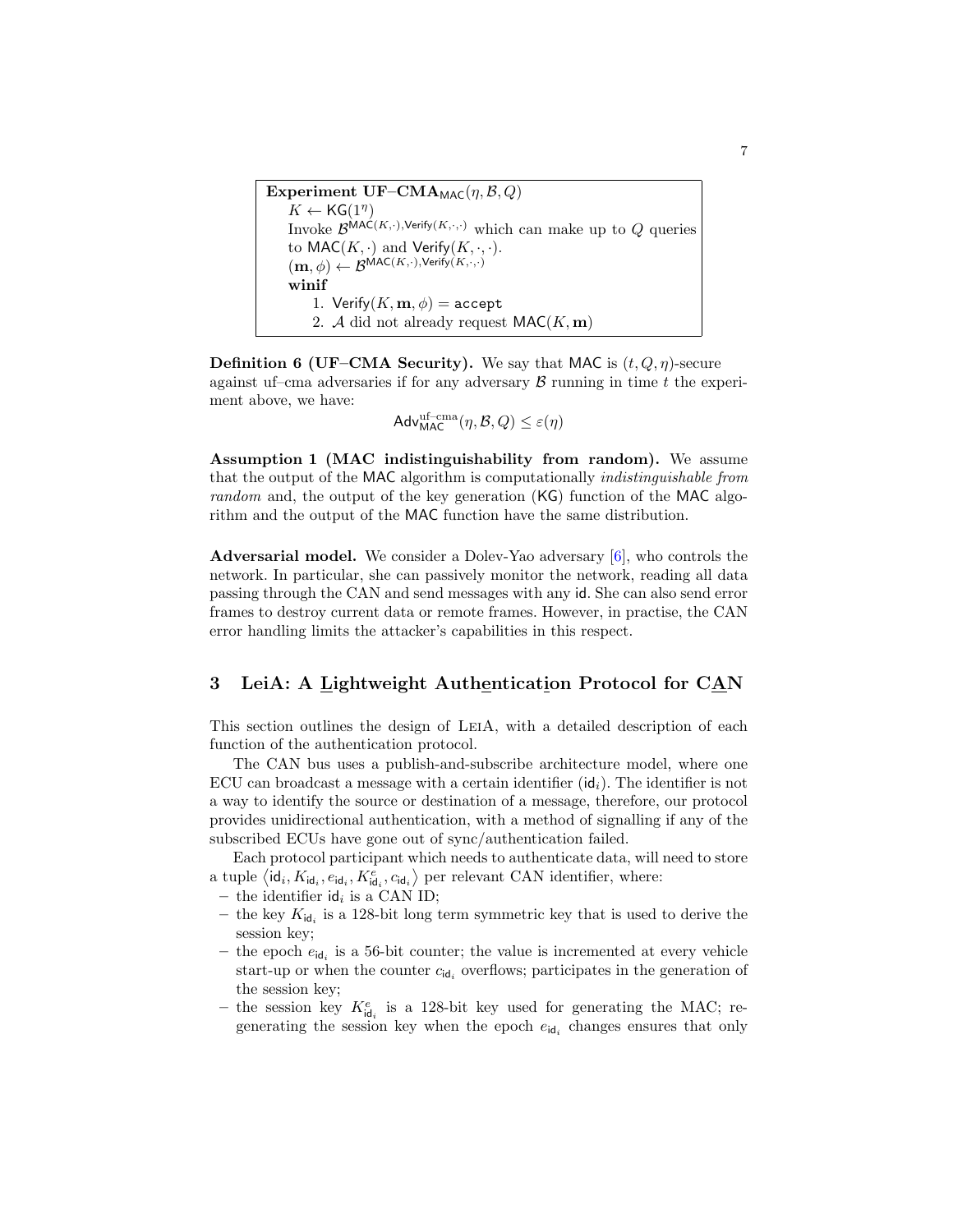a small amount of data is authenticated under the same key; also, if the session key becomes compromised, the attacker can compute valid MACs only until the epoch changes (limited time);

– the counter  $c_{id_i}$  is a 16-bit counter included in the Message Authentication Code (MAC) and is sent within the Data Frame containing the MAC, in order to provide freshness.

The long term keys and epochs are assumed to be stored in tamper-resistant memory. Updating the set of keys (e.g. if adding or replacing a node in the network) should require direct physical access to the involved nodes and, therefore, could only be done by an authorised repairs shop. How exactly this is done is beyond the scope of this paper.

We describe below the functions of the protocol for a pair of nodes: sender S, which is the broadcaster of messages with the identifier  $\mathsf{id}_i$ , and receiver R, which is the node subscribed to messages broadcast on the identifier  $id_i$ .

The authentication protocol LEIA has an associated key space  $\mathcal{K} \in \mathbb{F}_2^{128}$ , message space  $\mathcal{M} \in \mathbb{F}_2^*$  and MAC space  $\Phi \in \mathbb{F}_2^{64}$ .

**Protocol setup.** The function setup:  $\eta \rightarrow (s, ns)$  is the initialisation procedure of the ECUs, where  $\eta$  is the security parameters and  $(s, ns)$  is a tuple formed by the secret parameter  $s$  and the public parameters  $ns$ . The secret parameter  $s = \langle K_{\text{id}_0}, \ldots K_{\text{id}_{n-1}} \rangle$  is computed by running the key generation algorithm  $\mathsf{KG}(1^\eta)$  of the MAC for each identity  $\mathsf{id}_i$ , with  $K_{\mathsf{id}_i} \in \mathcal{K}$ . The public parameters are  $ns = \langle (c_{\mathsf{id}_0}, e_{\mathsf{id}_0}), \ldots, (c_{\mathsf{id}_{n-1}}, e_{\mathsf{id}_{n-1}}) \rangle$ , where  $c_{\mathsf{id}_i} \in \mathbb{F}_2^{16}$  is the counter and  $e_{id_i} \in \mathbb{F}_2^{56}$  is the epoch. Both the counter and epoch are initialised to zero, for each identity  $id_i$ . The session key generation function is then called for each identity  $\mathsf{id}_i$ , in order to generate the session key  $K^e_{\mathsf{id}_i}$ .

Session key generation (Figure [1\)](#page-9-0).

Let session key gen:  $K \times \mathbb{F}_2^{56} \to \mathcal{K}$  be the session key generation function. This function takes as input a long term symmetric key  $K_{\mathsf{id}_i}$  and an epoch  $e_{\mathsf{id}_i}$ , both associated with an identity  $\mathsf{id}_i$ , and outputs the session key  $K^e_{\mathsf{id}_i}$  computed as follows:

1. increment epoch:  $e_{id_i} \leftarrow e_{id_i} + 1$ 

2. apply the MAC algorithm on the epoch:

$$
K^e_{\mathrm{id}_i} \leftarrow \mathrm{MAC}(K_{\mathrm{id}_i}, e_{\mathrm{id}_i})
$$

3. reset counter to zero:  $c_{\mathsf{id}_i} \leftarrow 0$ 

#### Sending authenticated messages (Figure [2\)](#page-9-1).

In order to send an authenticated message, the sender first needs to update the counter  $c_{\mathsf{id}_i}$ . If  $c_{\mathsf{id}_i}$  overflows, then the epoch  $e_{\mathsf{id}_i}$  is incremented and  $c_{\mathsf{id}_i}$  is reset to 0 (see Algorithm [1\)](#page-10-0). It then calls the MAC algorithm which takes as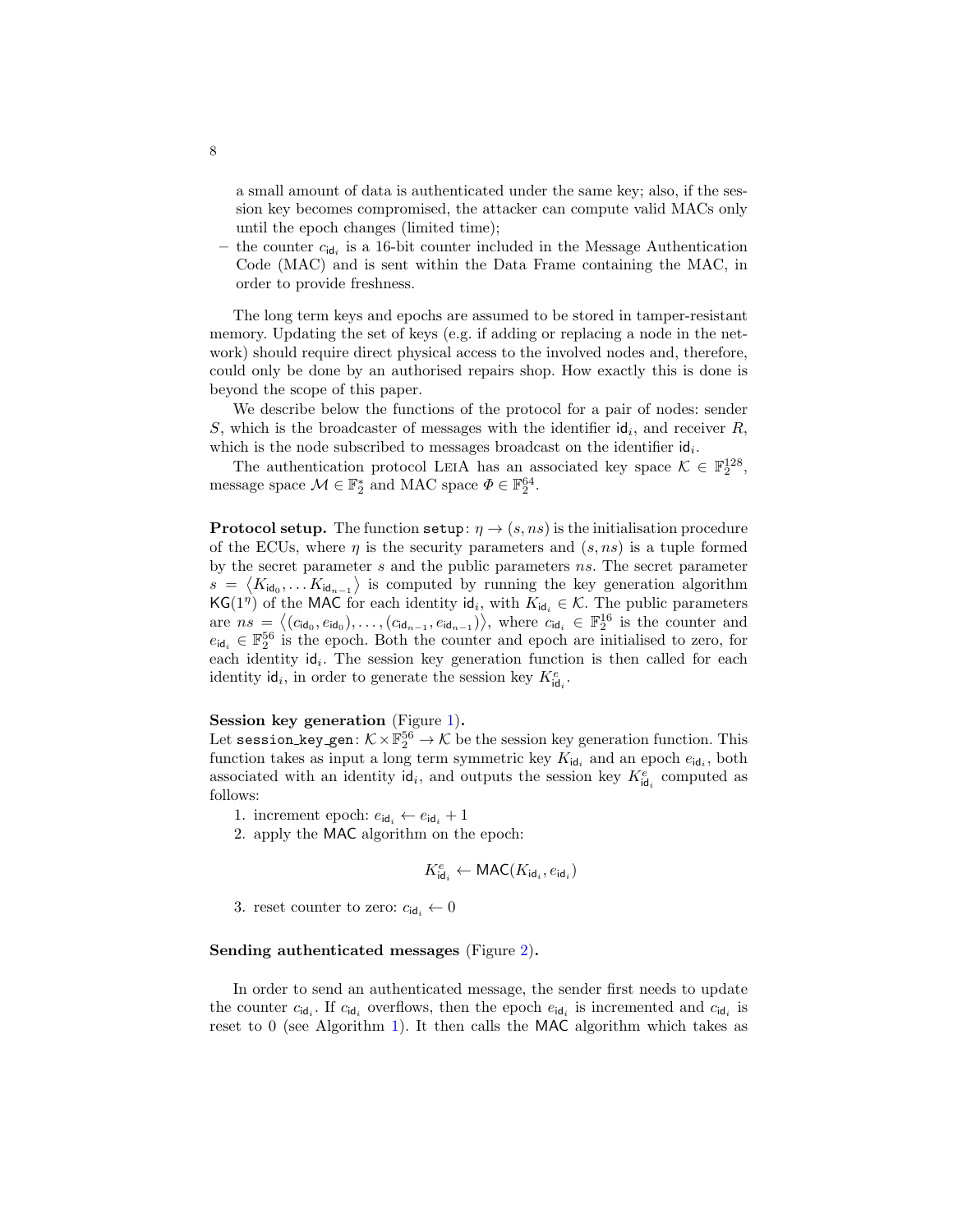

Figure 1. Session key generation between sender  $S$  and receiver  $R$  for message with identifier  $id_i$ .

input the session key  $K_{\mathsf{id}_i}^e$ , the counter  $c_{\mathsf{id}_i}$  and the message  $data$ , and produces as output a MAC  $\phi \in \Phi$  computed as:

<span id="page-9-0"></span>
$$
\phi = \mathsf{MAC}(K^e_{\mathsf{id}_i}, c_{\mathsf{id}_i}, data)
$$

The sender then transmits the counter, data and MAC. After reading the values, the receiver updates the counters and verifies the MAC.

#### <span id="page-9-1"></span>Sending authenticated messages



**Figure 2.** Message authentication between sender S and receiver R for message with identifier  $id_i$ .

#### Resynchronisation (Figure [3\)](#page-10-1).

If a MAC cannot be verified, the receiver sends an AUTH FAIL signal to the sender. When an AUTH\_FAIL message is read, the sender  $S$  broadcasts a message containing its current epoch value, a MAC of the epoch and counter  $c_{\mathsf{id}_i}$ , then proceeds with normal data transmission. This will help the receiver nodes resynchronise their epoch and counter.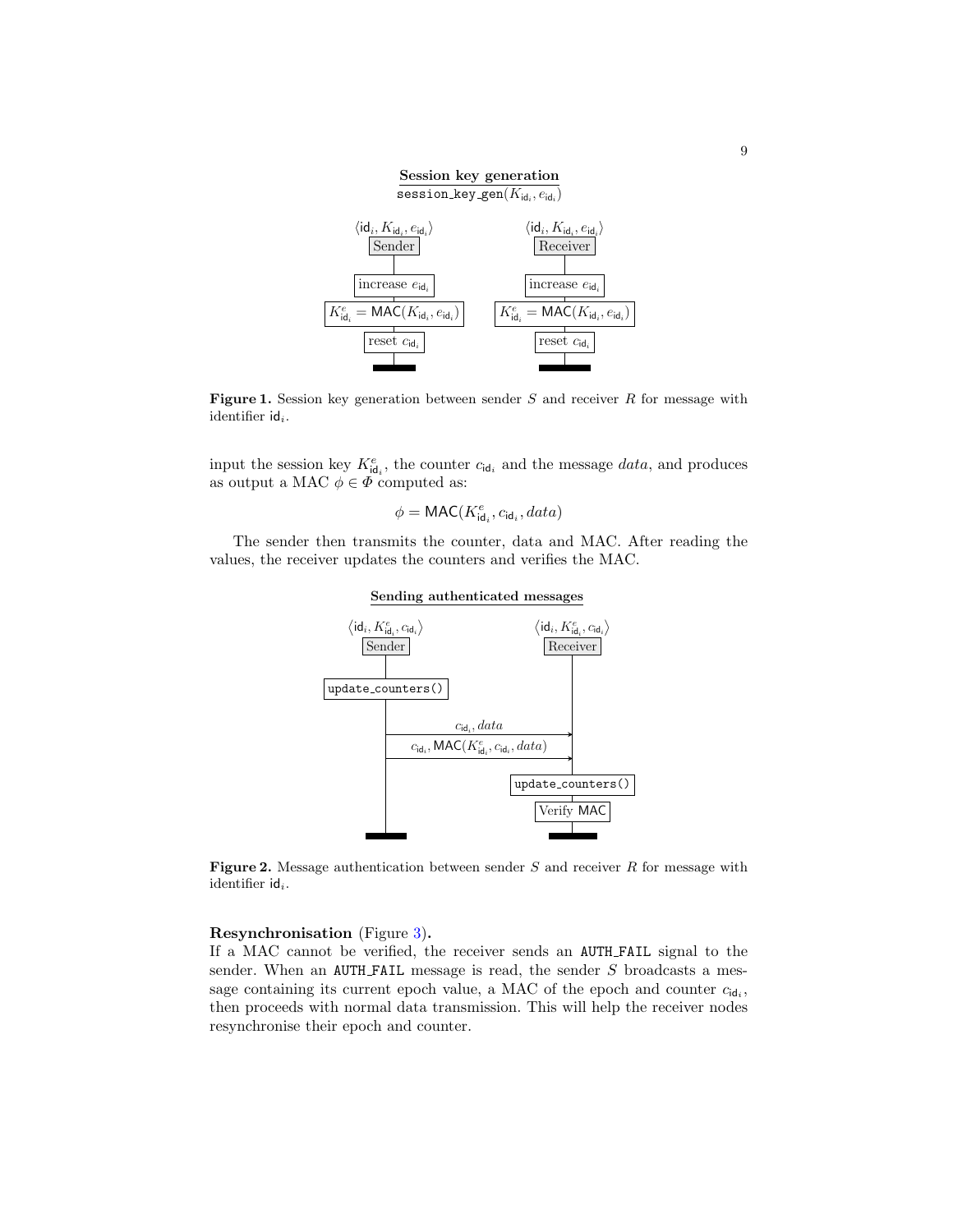Algorithm 1 update counters() function

<span id="page-10-0"></span>**Require:** counter  $c_{\mathsf{id}_i}$ , epoch  $e_{\mathsf{id}_i}$ , LTSK  $K_{\mathsf{id}_i}$ **Ensure:**  $c_{\text{id}_i}$  and  $e_{\text{id}_i}$  are incremented accordingly 1: if  $c_{\text{id}_i} = 0$ xFFFF then<br>2: if  $e_{\text{id}_i} = 0$ xFFFFFF 2: if eid<sup>i</sup> = 0xFFFFFFFFFFFFFF then  $e_{id_i} \leftarrow 0x00000000000000$ 4: else 5:  $e_{id_i} \leftarrow e_{id_i} + 1$ 6: end if 7:  $c_{\mathsf{id}_i} \leftarrow 0 \times 0000$ 8: call session\_key\_gen $(K_{\mathsf{id}_i},e_{\mathsf{id}_i})$ 9: else 10:  $c_{\mathsf{id}_i} \leftarrow c_{\mathsf{id}_i} + 1$ 11: end if



<span id="page-10-1"></span>Figure 3. Message authentication failure and resynchronisation procedure, between sender S and receiver R for message with identifier  $id_i$ .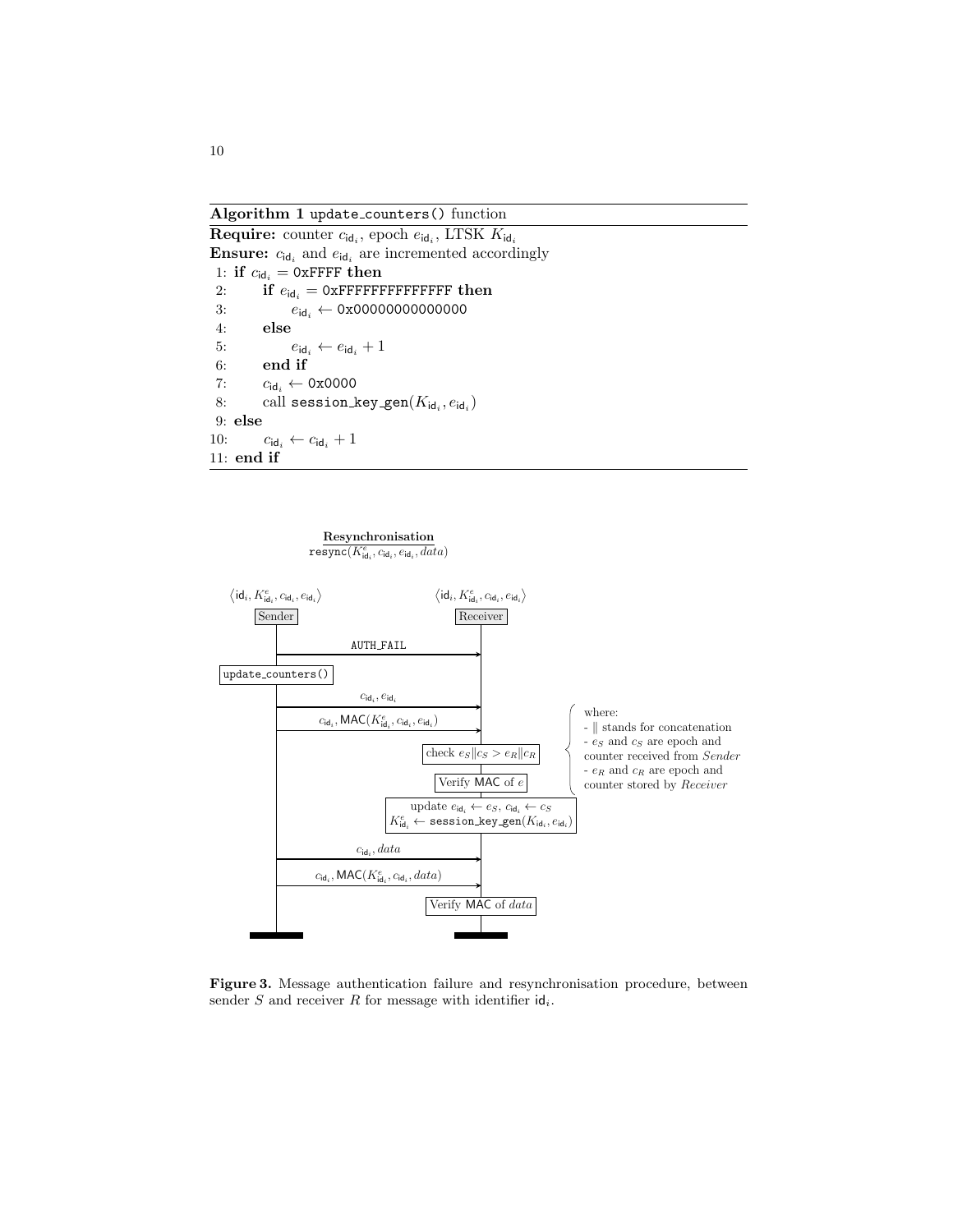R will only update  $e_{id_i}$  and  $c_{id_i}$  if the values are higher  $(e_{id_i})$  received can be equal to  $e_{id_i}$  stored) than the stored ones. If the new counter is lower than the receiver's counter, it means there is an attacker performing a replay attack, therefore the data is discarded and the counter not incremented.

Most common cause for a MAC to fail verification, in the context of the CAN, is the de-synchronisation of counter  $c_{\mathsf{id}_i}$  and epoch  $e_{\mathsf{id}_i}$  values. Not all nodes join the network at the same time, therefore the counters will be outdated and the receiver will need to request the current values from the sender. A complete protocol outline is given in Figure [4.](#page-11-1)



<span id="page-11-1"></span>Figure 4. Communication between sender  $S$  and receiver  $R$  for message with identifier  $id_i$  – LEIA protocol outline: first, the session keys are generated by both participants; then,  $S$  can send authenticated message to  $R$ ;  $R$  verifies the MAC of the received message; if the verification fails, the resynchronisation is initialised, otherwise, the message is accepted.

#### <span id="page-11-0"></span>4 Security Analysis

This section analyses the security of LeiA under the unforgeability assumption of the MAC scheme under chosen message attacks.

Theorem 2. The LeiA authentication protocol is secure with respect to Definition [5](#page-6-0) (see Section [2\)](#page-5-0).

*Proof.* Assume that there is an adversary A that breaks the  $\text{Aut}\mathbf{h}_{\Pi}(\eta,\mathcal{A})$  security of the authentication protocol LEIA. Then, we build an adversary  $\beta$  that breaks the  $(t, Q, \eta)$ -security of the UF–CMA<sub>MAC</sub> scheme.

At the beginning, the adversary  $\beta$  randomly picks one target identifier id<sup>\*</sup> and a target epoch  $e^*$ . Then,  $\beta$  runs the protocol setup function for each identity  $\mathsf{id}_i.$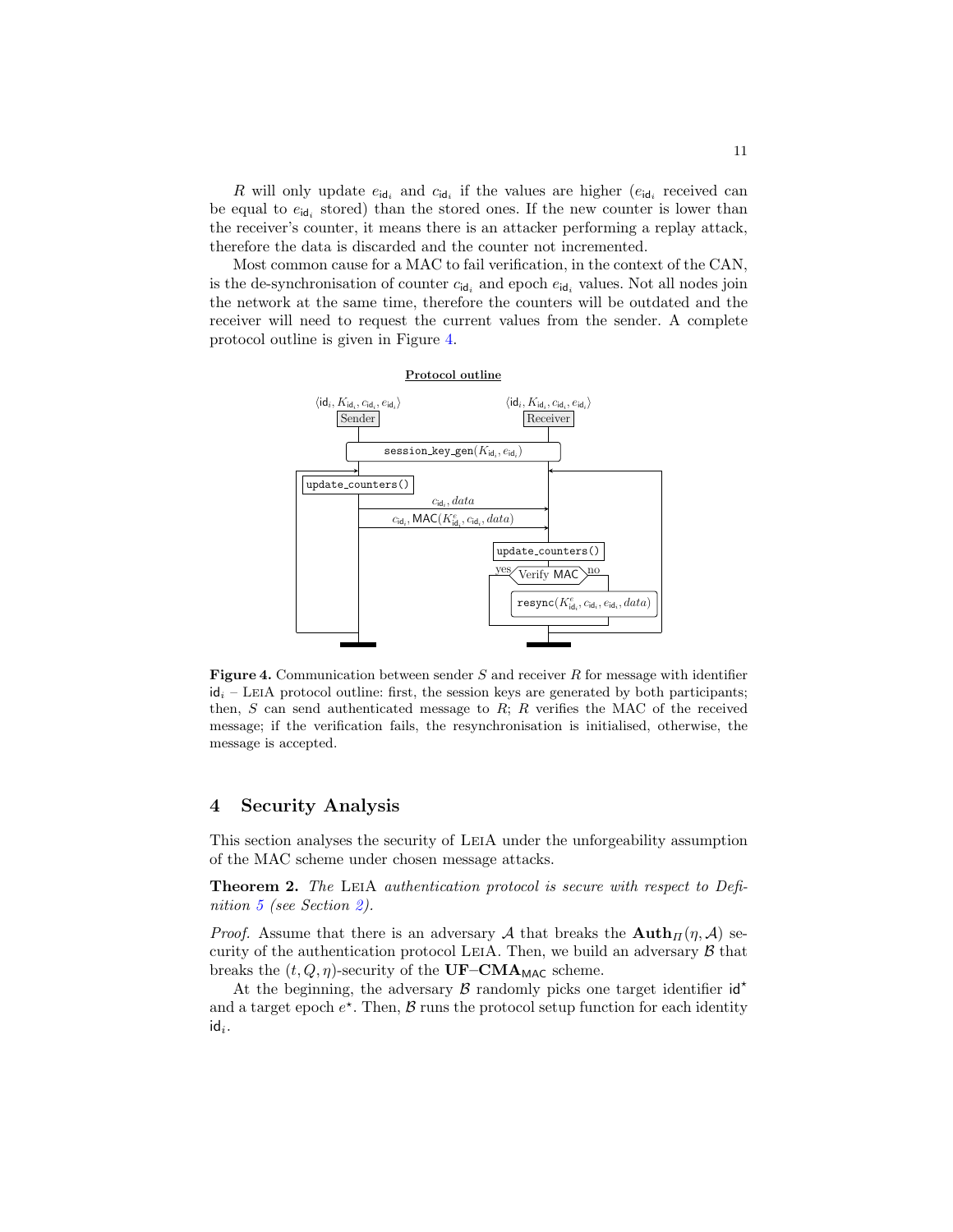The adversary  $\mathcal B$  executes  $\mathcal A$ . For this,  $\mathcal B$  needs to emulate oracles  $\pi(K_{\mathsf{id}_i})$ . Emulating party  $P_i$  means generating the session key, and keeping track of the counters  $c_{\mathsf{id}_i}$  and epochs  $e_{\mathsf{id}_i}$ , as specified in the protocol description. The session key for an identity is regenerated every time the associated epoch is incremented. The adversary  $A$  has access to the oracles in  $\Pi$ .

When transitioning from  $e^* - 1$  to  $e^*$ , for identity  $\mathsf{id}^*$ ,  $\mathcal{B}$  will not use the MAC algorithm, as described in the protocol, to generate the session key  $K_{\mathsf{id}^{\star}}^{\epsilon^{\star}}$ . Instead, whenever a MAC needs to be computed under the key  $K_{\mathsf{id}^*}^{\epsilon^*}$ , the adversary will use the  $MAC(\cdot, \cdot)$  oracle from the  $UF-CMA_{MAC}$  game. Note that due to Assumption [1,](#page-7-1) this will be indistinguishable from the case of using the key generation algorithm  $\mathsf{KG}(\cdot)$ . For all other cases, it will compute it herself, by running the MAC algorithm.

At some point, A terminates. With non-negligible probability, there must exist a  $P_i$  which outputs an identity id<sub>i</sub> and a message **m**, without having a matching conversation between  $P_i$  and  $P_j$ . In order for  $P_i$  to produce this output, it means A has sent a message  $\mathbf{m} = (c||data)$  and a MAC  $\phi = \text{MAC}(K^e_{id}, \mathbf{m})$ which  $P_i$  has verified, and therefore this must be a valid MAC.

If  $\mathrm{id}_j = \mathrm{id}^*$  and  $e = e^*$ , the adversary  $\mathcal B$  will output  $(\mathbf m, \phi)$ ; otherwise, it will output a tuple of random strings. As the identity  $\mathsf{id}^*$  and epoch  $e^*$  are chosen at random before the setup $(\eta)$  phase, the probability that A also attacks id<sup>\*</sup> and  $e^*$  is:

$$
\mathcal{P}(K_{\mathrm{id}^\star}^{e^\star}=K_{\mathrm{id}_j}^e)=\frac{1}{n}\cdot\frac{1}{2^{56}}
$$

and we recall that  $n$  is the number of identifiers in the system.

In order to win the  $UF-CMA_{MAC}$  game, the adversary needs:

- 1. Verify $(K_{\mathsf{id}^*}^{\epsilon^*}, \mathbf{m}, \phi) = \texttt{accept};$
- 2. the MAC  $\phi$  was never queried to the MAC oracle.

Condition 1. holds because  $\phi$  is a valid MAC, as it was verified by party  $P_i$ . Condition 2. holds because the MAC was never queried to the MAC oracle, as  $P_i$  and  $P_j$  do not have a matching conversation.

#### <span id="page-12-0"></span>5 Dealing with the Shortcomings of CAN

As some of the ECUs are involved in safety-critical functions such as acceleration and ABS, latency is of prime concern. Any solution aiming at providing extra security features, such as authentication, cannot introduce significant latency. To this end, lightweight cryptography is best suited. Furthermore, many ECUs have limited memory available, therefore the implementation of the protocol should be compact as well. For this reason, our solution uses a MAC algorithm for two different purposes: authenticating data and deriving session keys.

In order to compensate for the modest security provided by lightweight cryptographic primitives, we do not use the long term secret key directly, but generate session keys, which are used to authenticate the messages exchanged. A session key is used to authenticate at most  $2^{16}$  messages, after which a new session key is derived. This limits the amount of key-dependent data an attacker has access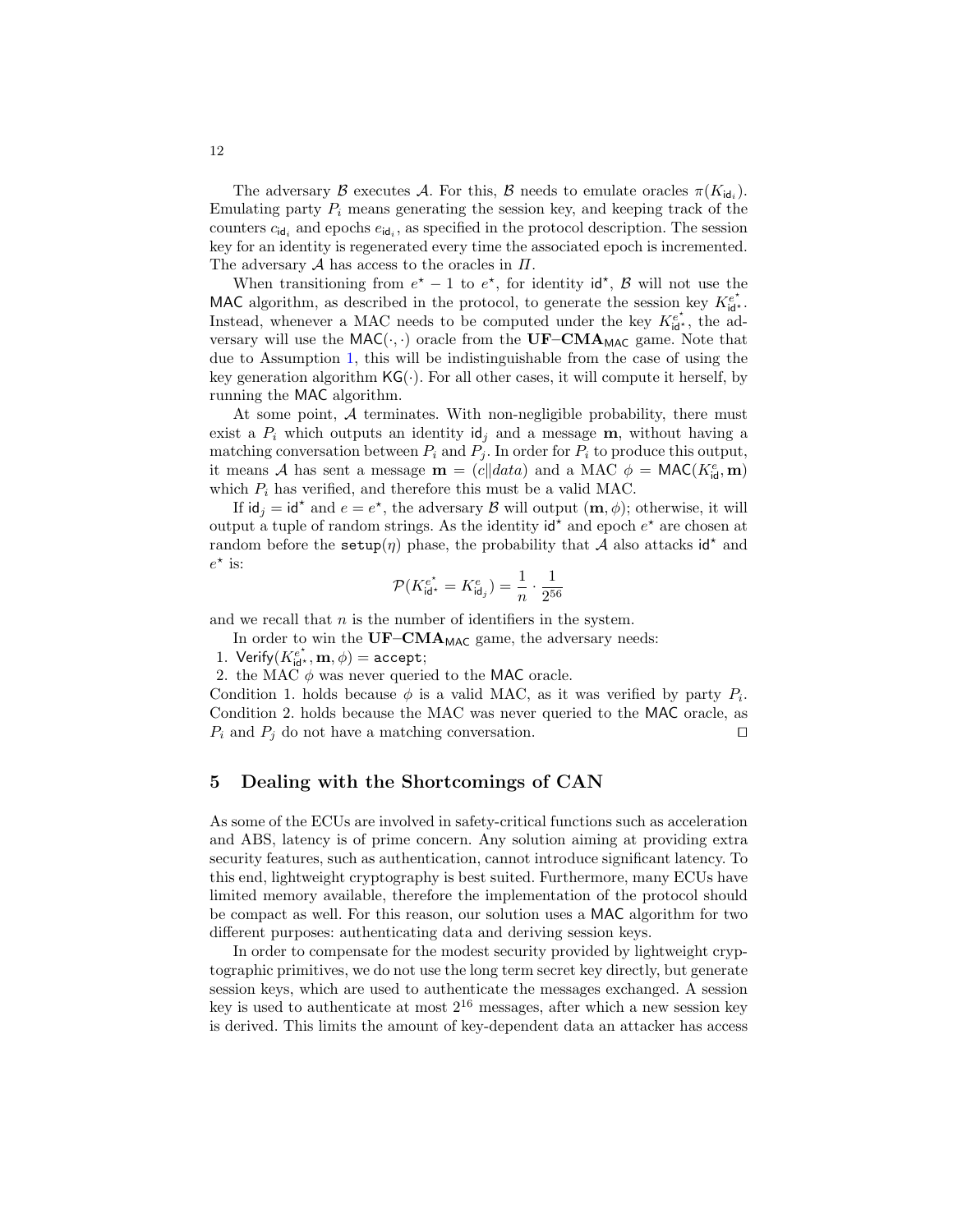to. In case a session key is compromised, an attacker can use it either until 2<sup>16</sup> messages have been authenticated, or until the vehicle is restarted, whichever comes first.

LeiA makes use of the extended identifier data frames. It uses the Extended Identifier 18-bit field in order to send the 16-bit counter and a 2-bit command code, as explained below (Figure [5\)](#page-13-0). The 29-bit identifier data frames co-exist with the 11-bit data frames without interfering with the arbitration process of CAN, as the priority of a message is decided based on the 11-bit Identifier field.



<span id="page-13-0"></span>Figure 5. Extended Data Frame CAN 2.0B (29-bit identifier) – placement of command code and counter within Extended Identifier field.

We define three transmission channels over CAN:

#### Data Channel

All ids which are used to transmit data and signals constitute the data channel. The data is transmitted within the payload field of the frame. The counter  $c_{\mathsf{id}_i}$  which is used to generate the MAC is placed in the extended identifier field. The two leftmost bits are the command code 00, and signal that data is being transmitted in the frame.

#### Authentication Channel

All ids which are used to transmit MACs make up the Authentication Channel. The MACs are transmitted on a different identifier than the data. We propose this id be a fixed offset from the base id on which the data is sent. It should be as close as possible to the base id, in order to avoid scheduling issues caused by arbitration. In our example,  $id_{MAC} = id_{data} + 1$ . This will avoid messages with the same identifier being overwritten in the CAN controller buffer. The counter is placed in the extended identifier field. The two leftmost bits, which represent the command code, are defined as follows:

01: the data frame contains a MAC of data;

- 10: the data frame contains an epoch value  $e_{id_i}$ ;
- 11: the data frame contains a MAC of an epoch  $e_{id_i}$ .

#### Authentication Error Channel (AEC)

Each node connected to CAN has an Authentication Error Channel, AEC. This is used for resynchronisation purposes. The AUTH FAIL signal is sent on the AEC. Nodes which are broadcasters of messages with  $\mathsf{id}_i$  become subscribers of the AEC of the nodes listening to  $\mathsf{id}_i$ . The AUTH\_FAIL signal is defined as a set of two messages. The first data frame contains the id of the message which failed MAC verification  $(\mathsf{id}_{\mathit{failed}})$ , concatenated with the lower 53 bits of the AEC epoch counter  $(lsb_{53}(e_{id_{AEC}}))$ . Sending the epoch within the data frame ensures the receiving nodes can verify they have the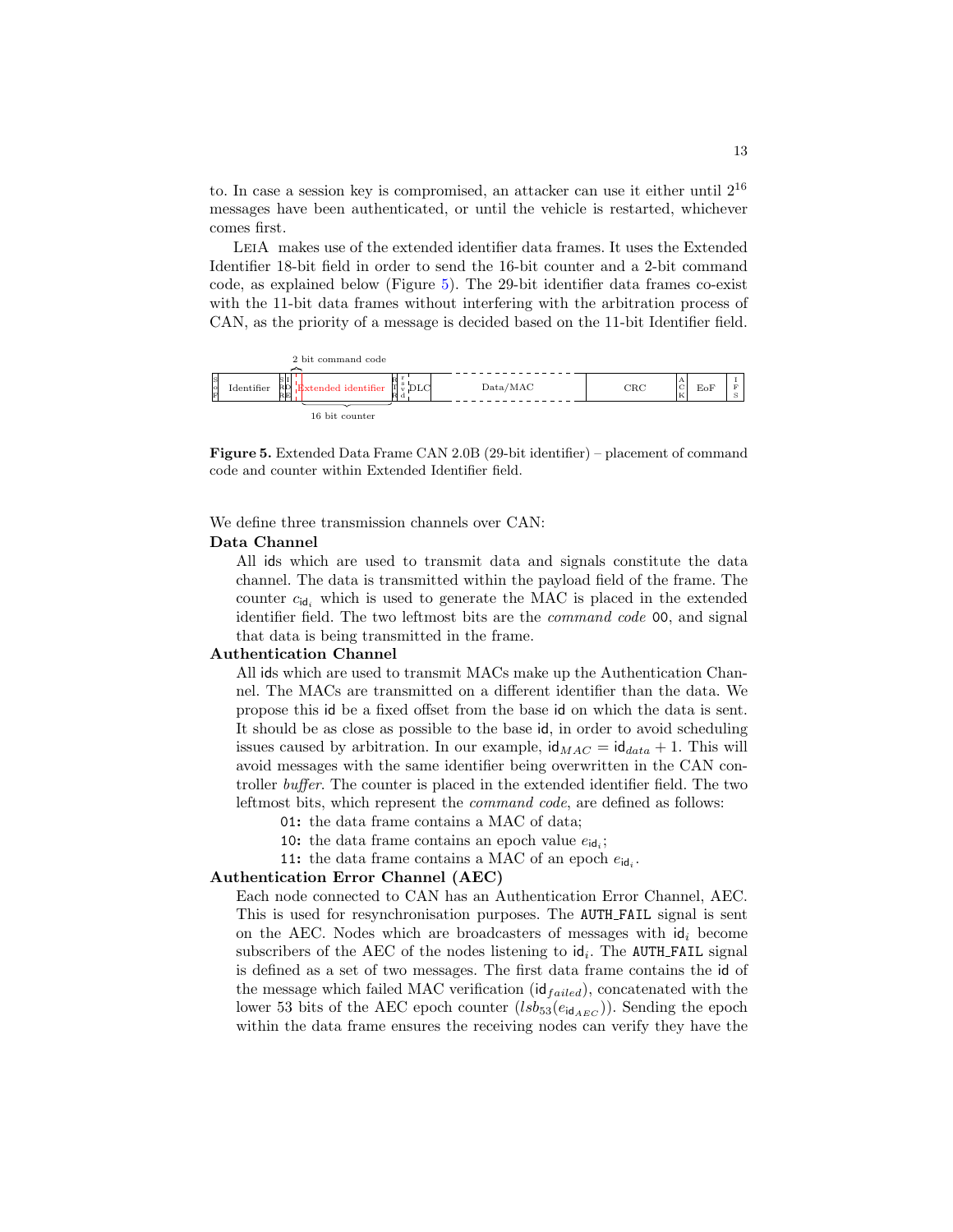correct values, and a resynchronisation procedure for the AEC is not needed. The second message contains the MAC of the previous one, as shown in Figure [6.](#page-14-0) Sending an AUTH FAIL signal is considered a rare event, therefore overwriting messages within the buffer are not of concern, in contrast to data transmission. Thus, we can use the same identifier ( $\mathsf{id}_{AEC}$ ) for both message types.

|            | ∼              | 2 bit command code |                        |          |              |              |     |  |
|------------|----------------|--------------------|------------------------|----------|--------------|--------------|-----|--|
| $id_{AEC}$ | sı<br>RΓ<br>RE | $^4$ EC.           | R<br>-8<br>ï<br>R<br>d | Data/MAC | $_{\rm CRC}$ | A<br>С<br>lΚ | EoF |  |
|            |                | 16 bit counter     |                        |          |              |              |     |  |

where:

data =  $\mathrm{id}_{failed} || lsb_{53}(e_{\mathrm{id}_{AEC}})$  $\text{MAC} = \dot{M} A C (K^e_{\mathsf{id}_{AEC}}, c_{\mathsf{id}_{AEC}}, \mathsf{id}_{failed}, l s b_{53} (e_{\mathsf{id}_{AEC}}))$ 

<span id="page-14-0"></span>Figure 6. Data frame structure for AUTH FAIL signal.

Table [1](#page-14-1) shows a small example of an extended communication matrix. The identifiers in bold are the additional identifiers introduced by LEIA. Identifiers 0x005, 0x011 and 0x016 correspond to the Authentication Channel, while identifiers 0x7FD, 0x7FE and 0x7FF correspond to the Authentication Error Channel.

<span id="page-14-1"></span>Table 1. Extended communication matrix example. 'S' stands for Sender and 'R' for Receiver.

 $\rightarrow$ 

|                                               | <i>Identifier</i>   Node Node Node Node |    |  |  |  |  |
|-----------------------------------------------|-----------------------------------------|----|--|--|--|--|
|                                               |                                         | -R |  |  |  |  |
| $\mathbf{Id} = 0 \times 004$                  | S                                       |    |  |  |  |  |
| $\mathsf{id} = 0 \mathbf{x} 0 1 0 \mathsf{I}$ |                                         |    |  |  |  |  |
| $id = 0x015$                                  |                                         |    |  |  |  |  |

|               | <i>Identifier</i> Node Node Node Node |    |    |   |
|---------------|---------------------------------------|----|----|---|
|               | А                                     | В  | C  | Ð |
| $id = 0x004$  | S                                     |    | R. |   |
| $id = 0x005$  | S                                     |    | R  |   |
| $id = 0x010$  |                                       | R  | R  | S |
| $id = 0x011$  |                                       | R  | R  | S |
| $id = 0x015$  |                                       | S  |    | R |
| $id = 0x016$  |                                       | S  |    | R |
| $id = 0x$ 7FD |                                       | S  |    | R |
| $id = 0x7FE$  | R                                     |    | S  | R |
| $id = 0x7FF$  |                                       | R. |    | S |

The procedures of sending authenticated messages and re-synchronisation, complete with command code placement are shown in Figure [7](#page-15-0) and Figure [8.](#page-15-1)

The CAN bus has a static configuration. Due to this, LEIA can be implemented in two ways, depending on the functionality of the ECU. As described above, the protocol requires each message to be accompanied by a MAC. If applied to all ECUs, this doubles the communication overhead. However, for nodes not involved in safety-critical functions, the protocol can be implemented such that one MAC is sent after  $n$  messages, where  $n$  can be decided based on

14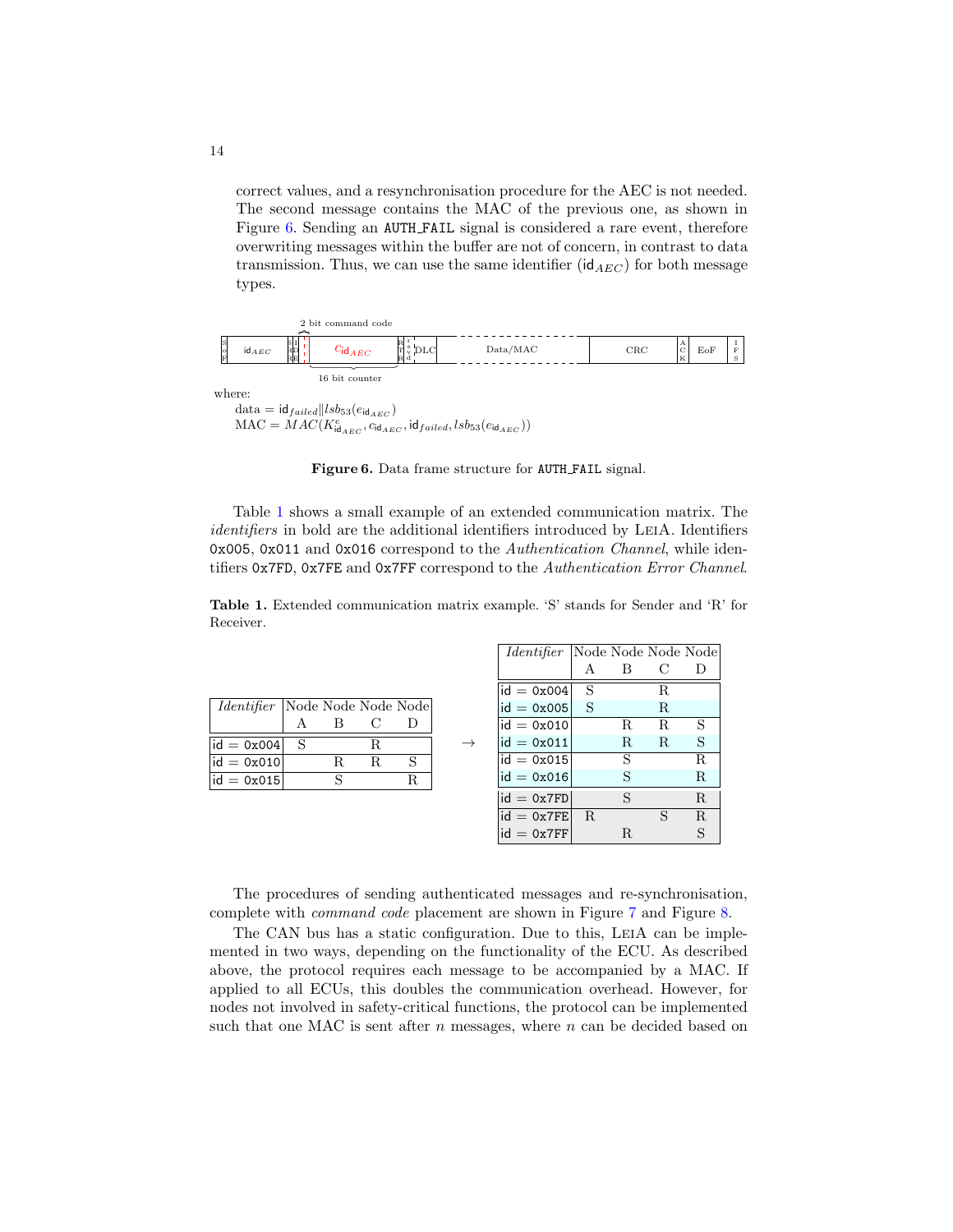#### <span id="page-15-0"></span>Sending authenticated messages



Figure 7. Message authentication between sender  $S$  and receiver  $R$  for message with identifier  $id_i$ , with command code.



<span id="page-15-1"></span>Figure 8. Message authentication failure and resynchronisation procedure, between sender S and receiver R for message with identifier  $\mathbf{id}_i$ , with command code placement.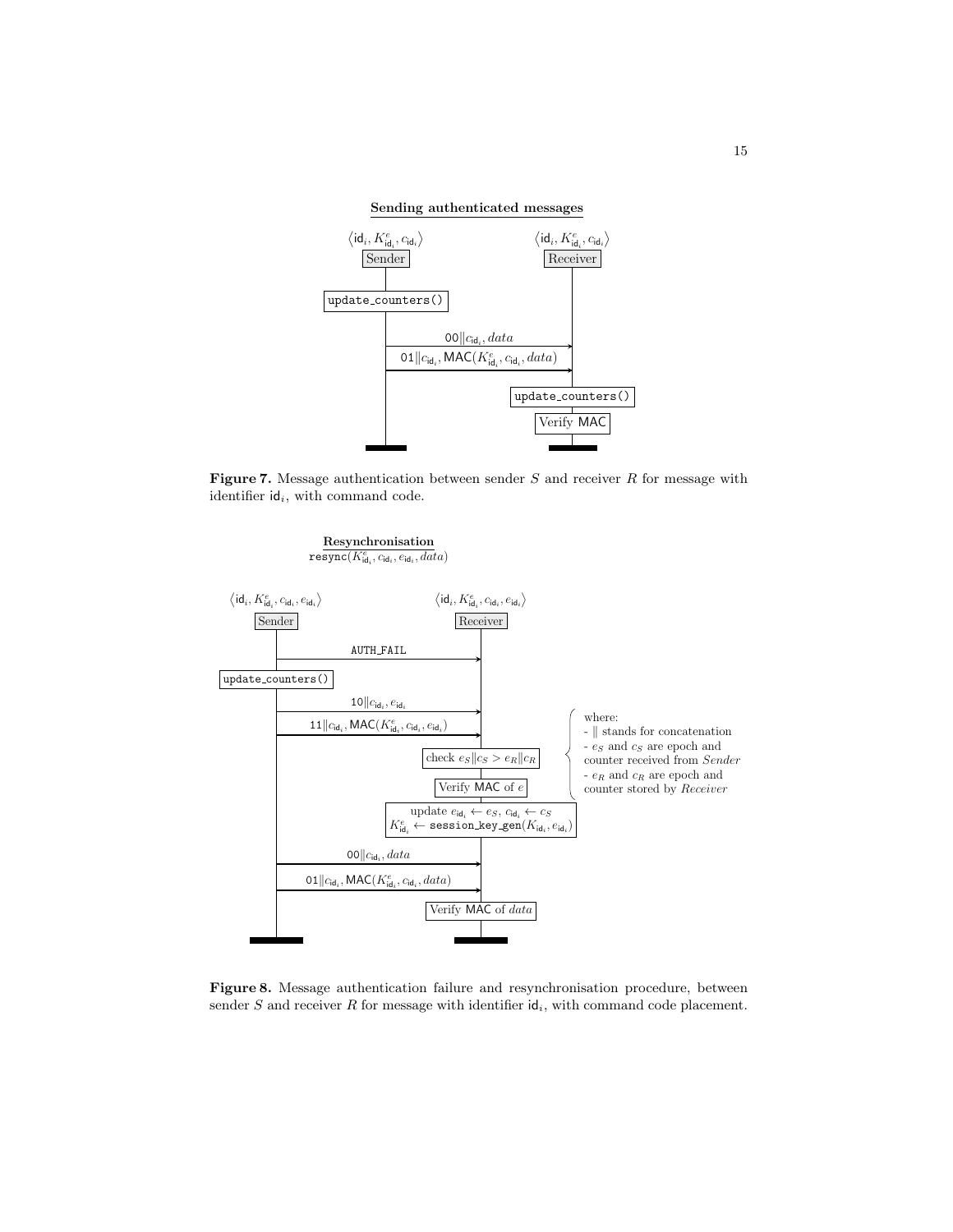the node's security requirements. This allows manufacturers to choose a most suitable trade-off between security and bandwidth for their vehicles.

The CAN is an architecture which is highly susceptible to denial of service (DoS) attacks. LeiA is not a solution that tackles this issue, as it is out of the scope of our goals. However, DoS attacks do not affect the security of the protocol. In fact, under LeiA, messages that are not correctly authenticated are not parsed, saving ECUs time and computation energy.

In the case an attacker fully compromises and takes control of an ECU, for the ids the node broadcasts or listens on, the attacker will unavoidably be able to generate valid MACs, but not for any other id. This is not a problem of our protocol but an inherit limitation of using symmetric key cryptography.

An attacker can collect some AUTH FAIL answers from the sender, knowing one of the receiver nodes is offline. When the receiver node joins the network and sends the AUTH FAIL signal, as it does not have the correct counter and epoch values, the attacker sends a stored answer. The receiver will accept the message, provided the stored counter and epoch are lower than the received ones. However, due to the design of CAN, the initial AUTH FAIL signal is also received by the sender node, which will send the correct epoch and counter values. The attacker can destroy these frames, but  $S$  will broadcast them again, due to the error handling mechanism of CAN. After a number of destroyed frames, the CAN flags the attacker as error passive, meaning it cannot destroy other frames. Therefore, the correct message of S will be transmitted and the receiver node will be able to update its values accordingly. Communication then resumes under the protocol.

We would like to emphasize that all other proposed authentication protocols from the literature are susceptible to DoS attacks and do not deal with attackers taking full control over an ECU.

Next we elaborate on how LeiA satisfies the requirements laid out by AU-TOSAR 4.2, Secure On Board Communication Module. Regarding freshness, the specification states both sending and receiving sides need to maintain a Freshness Value (e.g. counter, timestamp). In LeiA, this is achieved by the 16-bit counters  $c_{\mathsf{id}_i}$ , placed in the Extended Identifier field of a Data Frame. AUTOSAR recommends the use of 128-bit keys, which LEIA respects though  $K_{\text{id}}$ . It also states that, depending on the authentication algorithm chosen, the Message Authentication Code can be truncated, with a minimum recommended length of 64-bit. As described in our protocol, we use 64-bit MACs, which fit in the 8-byte Payload Field of a Data Frame. Furthermore, the standard requires the MAC to be calculated based on the id, data and complete freshness value. In LeiA, the MAC is computed based on the session key  $K_{\mathsf{id}_i}^e$ , which is uniquely associated with an identifier  $id_i$ , the counter  $c_{id_i}$  and the data to be transmitted. Regarding MAC verification failure, SecOC requires the receiver to attempt to verify for a number of times (defined by the parameter SecOCFreshnessCounterSyncAttempts), after which the data is dropped. LeiA uses the resync procedure, in order to keep the protocol in synch, and avoid a possible internal denial of service attack due to the de-synchronisation of counters.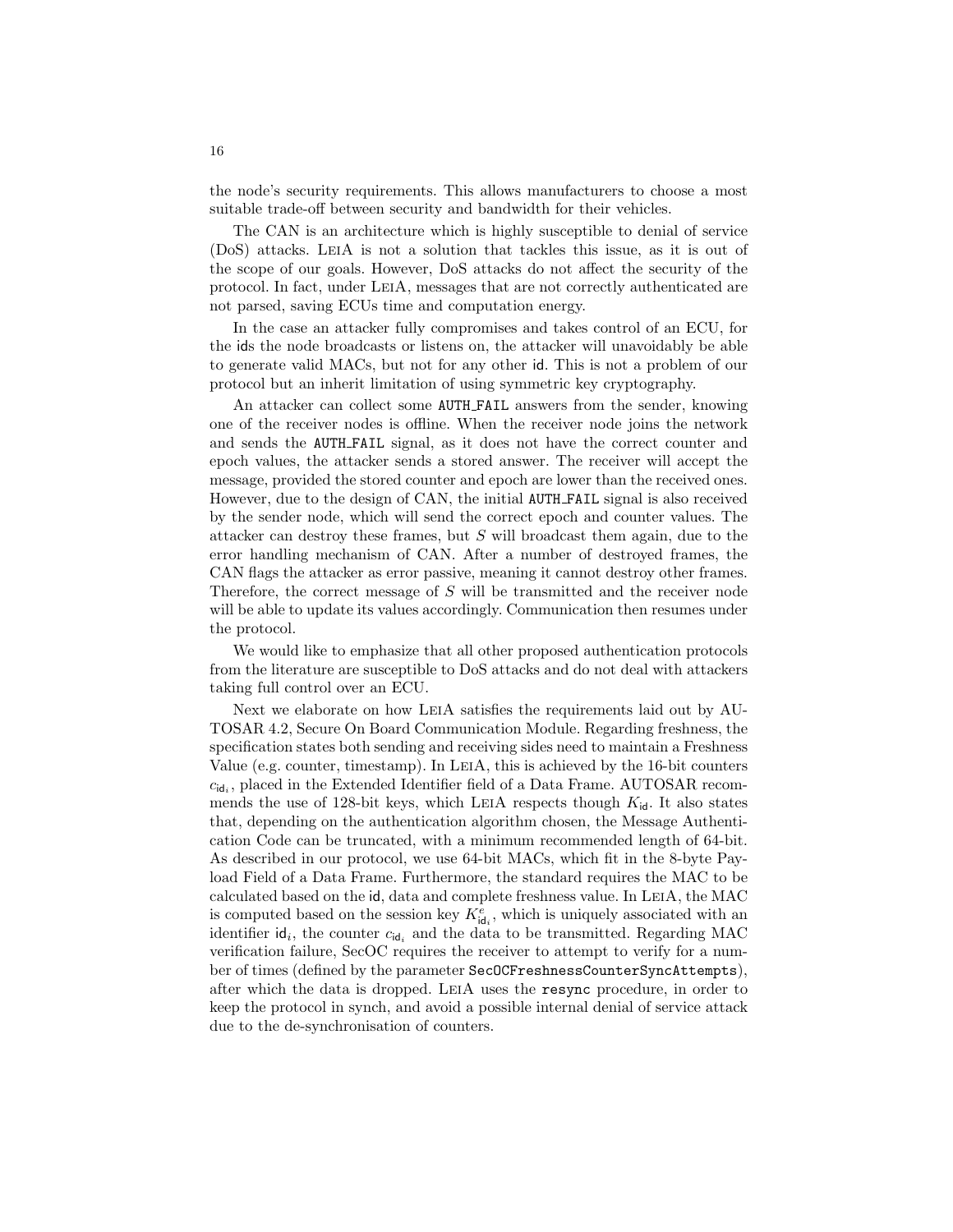#### <span id="page-17-7"></span>6 Conclusion

We have proposed a new lightweight authentication protocol for CAN, LEIA, that allows ECUs to authenticate each other, therefore preventing a number of attacks presented in the literature. We have proven the protocol secure under the unforgeability assumption of the MAC scheme under a chosen message attack. LeiA has been designed to run under the stringent time and bandwidth constraints of automotive applications, and is backwards compatible with existing CAN configuration. LeiA is the first AUTOSAR compliant lightweight authentication protocol available in the literature. Also, our protocol achieves higher security levels than previously proposed solutions, without the need of additional hardware components or substantial implementation costs. Finally, we have taken into consideration the real-world requirements and constraints of the CAN bus, and discussed how we mitigated and overcame them. The properties of LeiA make it suitable for deployment in automotive applications as it strikes the right balance between practicality, cost, latency and security.

#### Acknowledgements

This research was partly sponsored by EPSRC, through industrial CASE award 14220107. The authors are thankful to Paul Sanderson and David Battersby for their support.

#### References

- <span id="page-17-5"></span>1. AUTOSAR: AUTOSAR Specification 4.2, [http://www.autosar.org/](http://www.autosar.org/specifications/release-42/) [specifications/release-42/](http://www.autosar.org/specifications/release-42/)
- <span id="page-17-2"></span>2. Bogdanov, A.: Linear Slide Attacks on the Keeloq Block Cipher. In: Information Security and Cryptology, Third SKLOIS Conference, Inscrypt 2007, Xining, China, August 31 - September 5, 2007, Revised Selected Papers. pp. 66–80 (2007)
- <span id="page-17-6"></span>3. Bruni, A., Sojka, M., Nielson, F., Nielson, H.R.: Formal Security Analysis of the MaCAN Protocol. In: Integrated Formal Methods. pp. 241–255. Springer (2014)
- <span id="page-17-1"></span>4. Checkoway, S., McCoy, D., Kantor, B., Anderson, D., Shacham, H., Savage, S., Koscher, K., Czeskis, A., Roesner, F., Kohno, T., others: Comprehensive Experimental Analyses of Automotive Attack Surfaces. In: 20th USENIX Security Symposium (USENIX Security 2011). San Francisco (2011)
- <span id="page-17-3"></span>5. Courtois, N., Bard, G.V., Wagner, D.: Algebraic and Slide Attacks on Keeloq. In: Fast Software Encryption, 15th International Workshop (FSE 2008), Lausanne, Switzerland, February 10-13, 2008, Revised Selected Papers. pp. 97–115 (2008)
- <span id="page-17-8"></span>6. Dolev, D., Yao, A.C.: On the Security of Public Key Protocols. Information Theory, IEEE Transactions on 29(2), 198–208 (1983)
- <span id="page-17-4"></span>7. Garcia, F.D., Oswald, D., Kasper, T., Pavlidès, P.: Lock it and Still Lose it - on the (In)security of Automotive Remote Keyless Entry Systems. In: 25nd USENIX Security Symposium (USENIX Security 2016), to appear. USENIX Association (2016)
- <span id="page-17-0"></span>8. Greenberg, A.: Hackers Remotely Kill a Jeep on the Highway – with me in it (2015), <http://www.wired.com/2015/07/hackers-remotely-kill-jeep-highway/>